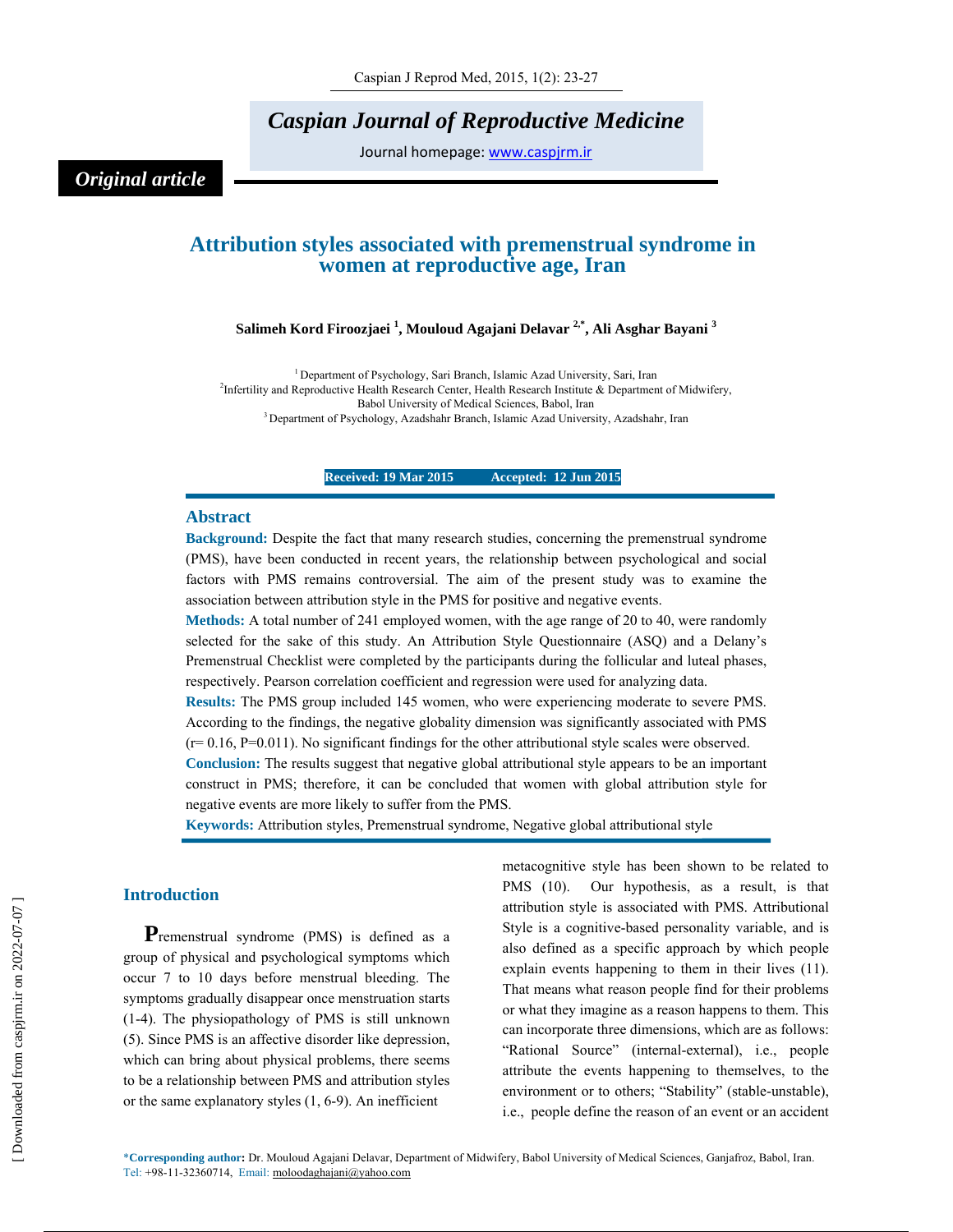as stable or transient and unstable; and "Totality" (total, exclusive), i.e., people assume that the cause of an accident is the cause for several other problems or effects, and that its scope can cover a more wider range of dimensions in their lives (11-14).

Given the high prevalence and inappropriate effects of this syndrome on women`s daily life quality, the disruptions in the marital relationship, and the reduction of efficiency at work, we were motivated to compare the attributional styles of women suffering from PMS with those without PMS.

# **Materials and Methods**

This cross-sectional study included 264 employed women, who were between 20 to 40 years of age. Having screened the participants with regard to the inclusion and exclusion criteria, the researcher(s) thoroughly elicited data from the participants. The ethics approval for the implementation of the research was granted by the Ethics Committee of Babol University of Medical Sciences and the Islamic Azad University, Sari Branch. Informed consent forms were given to the participants prior to the implementation of the research. The exclusion criteria for the research included the following factors: individuals with psychotic problems, those with a history of mood disorders and anxiety, those who used birth control pills, women with endometriosis, polycystic ovary syndrome, anemia, endocrine problems, and hyperprolactinemia, which can produce symptoms similar to those of PMS. The statistical calculation of sample size, with a prevalence of 46% in Asia, a standard score of  $(Z)$  95%, and the margin error of 3% (d), was estimated to be 264. The Iranian version of Seligman`s Attribution Style Questionnaire (ASQ), which was originally developed by Seligman, was utilized in this study. The ASQ is a self-report measure which asks individuals to imagine five positive and five negative hypothetical events happening to themselves, which can ultimately measure the individuals 'attributions for uncontrollable events. Islami Shahr has reviewed and evaluated the validity and reliability indices of Seligman`s Attribution Style Questionnaire for the scales of negative internality, positive internality, negative stability, positive stability, negative globality, and positive globality in Iran, and verified all the questions in terms of content validity (15). The participants were asked to complete the

Seligman`s Attribution Style Questionnaire during the follicular phase. The follicular phase of the menstrual cycle is a good time to complete such questionnaires since the premenstrual complaints are at the minimum, and do not affect the process of filling out the forms. The average scores were calculated for each individual dimension (internal, stable, and global). The reliability, internal consistency and validity of Seligman`s Attribution Style Questionnaire in our study were measured to be 0.75, 0.89, and 0.79, respectively. The diagnosis of PMS in this study relied heavily on the volunteers' response to the 28 items in Delany's checklist, their medical history, and a physical examination. It must be stated that the Delany's checklist for premenstrual symptoms was completed during the luteal phase (16). The reliability, internal consistency and validity of the checklist in our study were calculated to be 0.72, 0.93 and 0.75, respectively. The scoring of this form was based on a 4-point Likert scale from 0 to 3. The minimum and maximum scores were between 0 and 84. The participants were divided into two groups according to their premenstrual syndrome using a cutoff score, i.e., scores of equal to or less than 15 are regarded as no premenstrual syndrome, and greater than 15 are regarded as premenstrual syndrome. If the participants were judged to have premenstrual syndrome, the researchers would rate the severity as moderately  $(16-30)$ , severely  $(230)$ premenstrual syndrome. The characteristics of the participants including their age, educational status, marital status, age at menarche, and the number of pregnancies were all meticulously recorded.

#### **Statistical analysis**

All data analyses were performed using SPSS software (Statistical Package for the Social Sciences, version 16.0, SPSS Inc., Chicago, IL, USA). All data were tested for normality through skewness and kurtosis values as well as the Kolmogorv-Smiroff. Chi-Square test  $(\chi^2)$  and Two sample t-test were used to compare the two different groups. The correlation of Attribution styles with PMS was assessed through Pearson correlation test and linear regression. All the results were considered significant at  $p \le 0.05$ .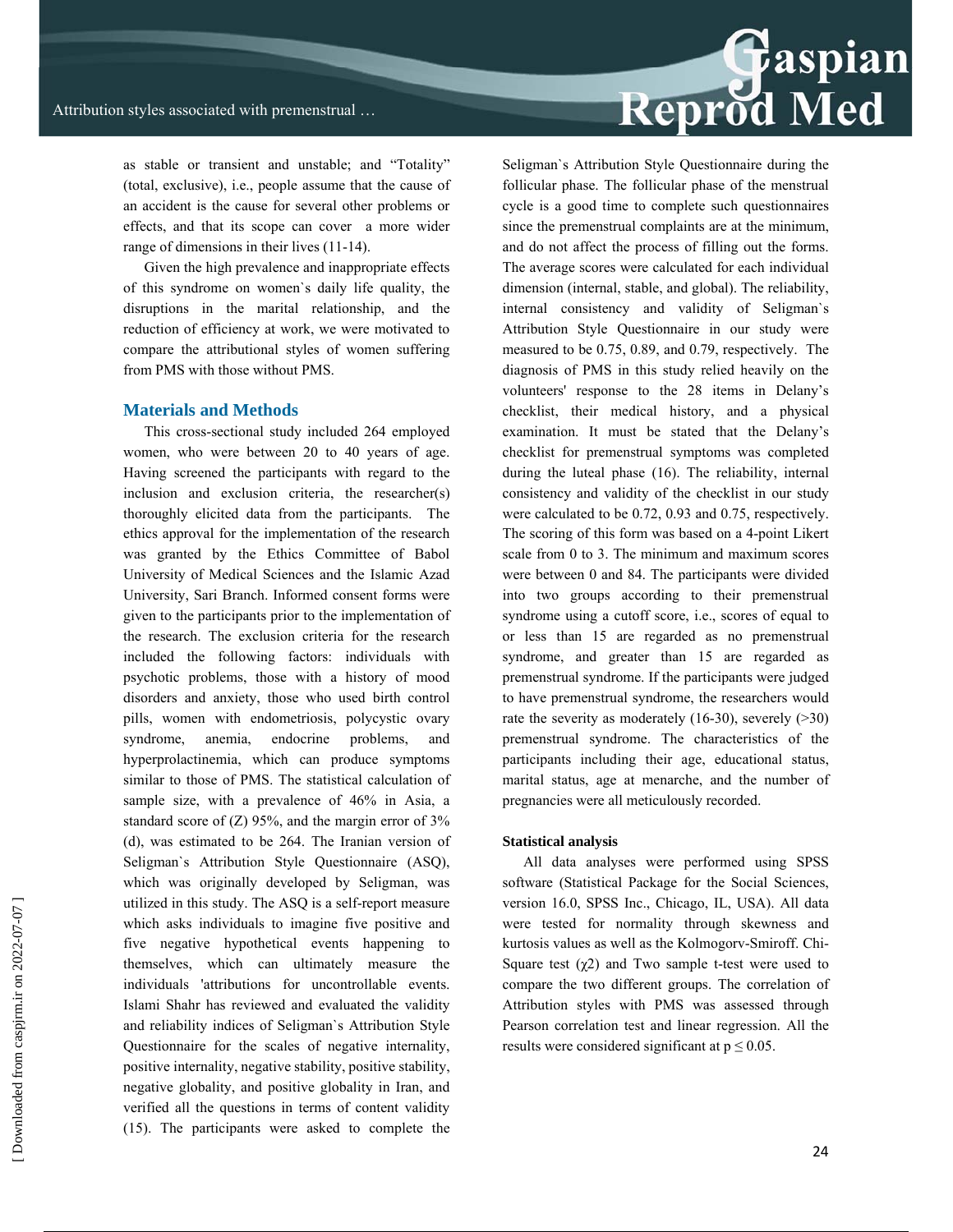

| $\ldots$                              |                           |               |                 |               |                    |               |                |  |  |
|---------------------------------------|---------------------------|---------------|-----------------|---------------|--------------------|---------------|----------------|--|--|
|                                       | <b>Total</b><br>$(N=241)$ |               | <b>With PMS</b> |               | <b>Without PMS</b> |               | <b>P-value</b> |  |  |
| <b>Variables</b>                      |                           |               |                 | $(N=145)$     |                    | $(N=96)$      |                |  |  |
|                                       | N                         | $\frac{0}{0}$ | N               | $\frac{0}{0}$ | N                  | $\frac{0}{0}$ |                |  |  |
| Body mass index (kg/m2)               |                           |               |                 |               |                    |               | 0.313          |  |  |
| $\leq$ 25                             | 131                       | 54.4          | 75              | 51.7          | 58                 | 58.3          |                |  |  |
| $\geq$ 25                             | 110                       | 45.6          | 70              | 48.3          | 40                 | 41.7          |                |  |  |
| Education (years)                     |                           |               |                 |               |                    |               | 0.102          |  |  |
| $\leq 12$                             | 41                        | 17.0          | 20              | 13.8          | 21                 | 21.9          |                |  |  |
| >12                                   | 200                       | 83.0          | 125             | 86.2          | 75                 | 78.1          |                |  |  |
| Age at menarche (years)               |                           |               |                 |               |                    |               | 0.122          |  |  |
| < 13                                  | 26                        | 10.8          | 12              | 8.3           | 14                 | 14.6          |                |  |  |
| $\geq$ 13                             | 215                       | 89.2          | 133             | 91.7          | 82                 | 85.4          |                |  |  |
| Number of pregnancies                 |                           |               |                 |               |                    |               | 0.881          |  |  |
| $\leq 1$                              | 127                       | 71.4          | 104             | 71.7          | 68                 | 70.8          |                |  |  |
| >1                                    | 69                        | 28.6          | 41              | 28.3          | 28                 | 29.2          |                |  |  |
| Marital status                        |                           |               |                 |               |                    |               | 0.212          |  |  |
| Single (single, divorced,<br>widowed) | 181                       | 75.1          | 113             | 77.9          | 68                 | 70.8          |                |  |  |
| Married                               | 60                        | 24.9          | 32              | 22.1          | 28                 | 29.2          |                |  |  |
|                                       | Mean                      | <b>SD</b>     | Mean            | <b>SD</b>     | Mean               | <b>SD</b>     |                |  |  |
| Age                                   | 32.3                      | 5.4           | 32.3            | 5.4           | 32.3               | 5.3           | 0.770          |  |  |
| Negative internality                  | 15.7                      | 2.3           | 15.6            | 2.1           | 15.9               | 2.6           | 0.385          |  |  |
| Negative stableility                  | 10.2                      | 2.8           | 10.5            | 2.9           | 9.9                | 2.6           | 0.627          |  |  |
| Negative globality                    | 14.6                      | 2.8           | 14.8            | 2.9           | 13.3               | 2.8           | 0.016          |  |  |
| Positive internality                  | 11.8                      | 2.5           | 11.9            | 2.3           | 11.8               | 2.3           | 0.846          |  |  |
| Positive stability                    | 10.5                      | 2.8           | 10.7            | 2.8           | 10.2               | 2.8           | 0.242          |  |  |
| Positive globality                    | 12.1                      | 2.5           | 11.9            | 2.3           | 12.2               | 2.9           | 0.374          |  |  |

# **Table 1.** Characteristics of women with PMS and Non PMS women in Initial Study of Attributional Style (n= 241)

### **Results**

The age of the participants ranged between 20 and 40, with a mean age of 32.3±5.4 years, BMI ranged between 16.8 and 40 kg/m2 (mean  $\pm$  SD: 25.3 $\pm$ 3.9). The PMS scores ranged from 0 to 71, and 145 cases were found to have a moderate to severe PMS. The majority of respondents had an academic degree. It was found that there was a significant relation between negative globality and PMS, which is shown in Table1.

Pearson correlation and linear regression were also used for inferring and generalizing the results of the relationship between attribution styles and PMS. There was also a significant correlation between negative globality and PMS (P=0.011). That means that respondents with negative globality attribution style are significantly more likely to suffer from PMS than those with other attributional style scales. It is worth mentioning that no significant findings for the other attributional style scales were observed in this study (table 2).

The above mentioned significance level of Fisher statistics  $(P<0.05)$  (Table 3) indicates that the changes in the dependent variable can be significantly predicted by the regression model. According to the determination coefficient, about 2.7 percent of the intensity changes of premenstrual syndrome is affected by total or universal attribution style in failure situations. Since the confirmed model and the significance level of the regression coefficients are significant at  $(P<0.05)$ , the related mathematical

**Table 2.** Pearson correlation test indicators between attribution styles and premenstrual syndrome for desirable and undesirable events*.* 

| <b>Attribution styles</b> | <b>PMS</b> |                |  |  |
|---------------------------|------------|----------------|--|--|
|                           | r          | <b>P-value</b> |  |  |
| Negative internality      | $-0.09$    | 0.145          |  |  |
| Negative stableility      | 0.121      | 0.061          |  |  |
| Negative globality        | 0.16       | 0.011          |  |  |
| Positive internality      | $-0.01$    | 0.843          |  |  |
| Positive stability        | 0.09       | 0.149          |  |  |
| Positive globality        | $-0.11$    | 0.086          |  |  |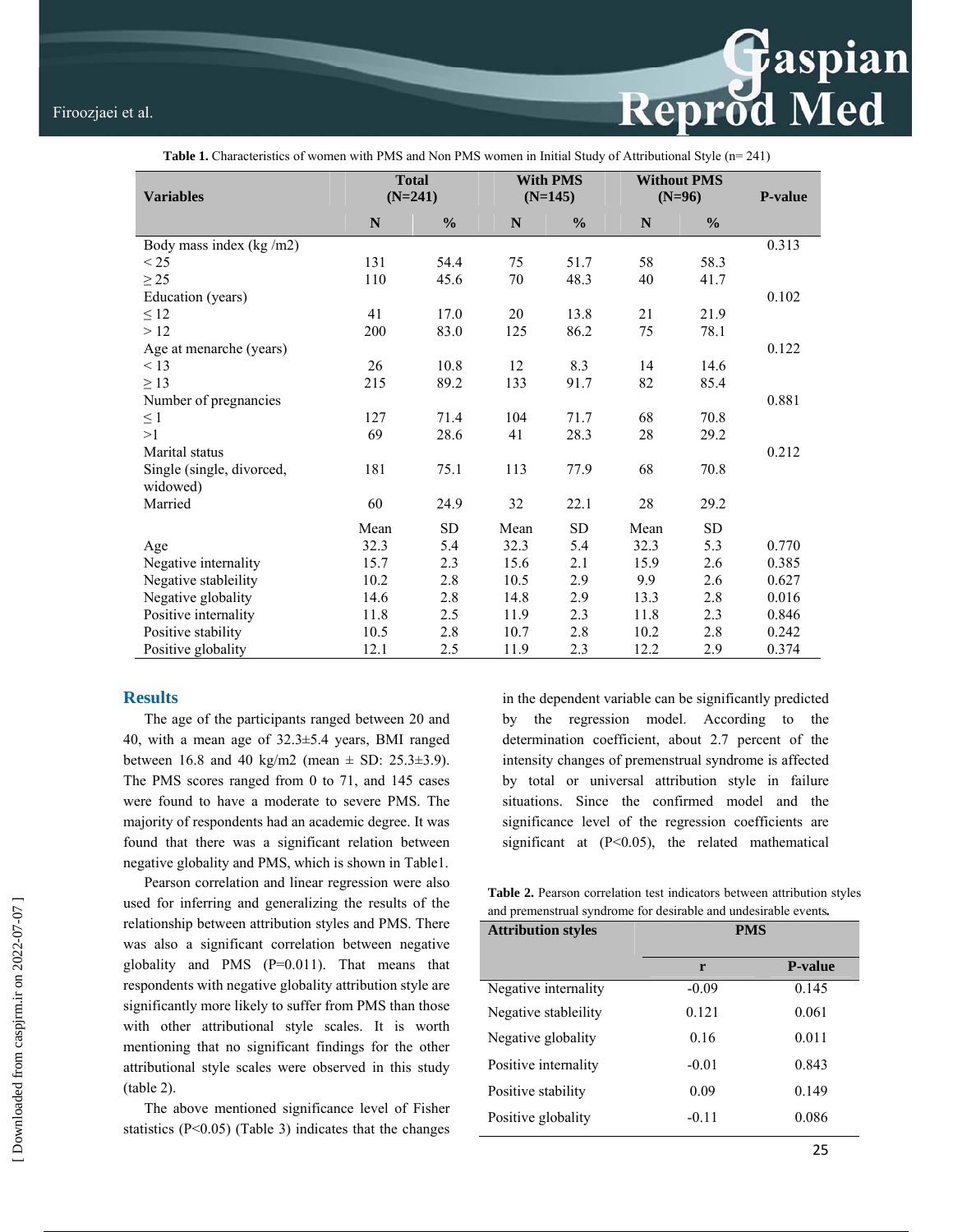**Table 3.** Summary of the analysis of correlation test data and regression modeling to examine the relationship between negative global attribution style and PMS

| <b>Regression</b><br><b>Model</b> | <b>Fisher</b><br><b>Statistic</b> | <b>Significance</b><br><b>Level</b> | <b>R</b> Square<br>(Determination<br>Coefficient) | <b>Regression Model Coefficients</b> |       |              |
|-----------------------------------|-----------------------------------|-------------------------------------|---------------------------------------------------|--------------------------------------|-------|--------------|
|                                   | 6.55                              | 0.01                                | 0.027                                             | Fixed                                |       | Standardized |
|                                   |                                   |                                     |                                                   | Number                               | Slope | Coefficient  |
|                                   |                                   |                                     |                                                   | 10.86                                | 0.85  | 0.16         |
|                                   |                                   |                                     |                                                   | Significance Level                   |       |              |
|                                   |                                   |                                     |                                                   | 0.03                                 |       | 0.01         |

formula will be  $y=10.86 + 0.85x$ , in which y refers to premenstrual syndrome and x is the score of total or universal attribution style in failure situation.

### **Discussion**

The related correlation test data analysis, which was performed to investigate the relationship between internal, stable and global attribution styles for the hypothesis of this study, showed (with the confidence interval of 95 percent) that there was a relationship between negative globality dimension and PMS. This way, when a person generalizes the cause of a failure to all other aspects of his or her life, the severity of PMS in the person will increase. Few studies have been conducted on the relationship between attribution style and premenstrual syndrome, but the results of some research studies in this area indicated that insufficient attribution style (pessimistic explanatory style) was most often accompanied by depression (11, 17). Although Ball et al. did not report insufficient attribution styles as a risk factor for the emergence of depression, they stated that these styles can emerge and be applied by the effect of depression (13).

Meanwhile, no significant relationship was found between other attribution styles (internal and stable) or other pessimistic and optimistic explanations and the premenstrual syndrome, which is in line with the findings of Youdale`s study (1990) (18), which reported a relationship between insufficient attribution style and PMS. This finding is not consistent with the result of a study conducted by Seligman et al., claiming that attribution style could not be regarded as a predictive factor for PMS.

The limitations of this study were as follows: a narrow statistical society including the female employees of an organization, lack of prospective recording of premenstrual syndrome symptoms due to the large sample size and their cooperation quality, the removal of some selected examples due to the twostage nature of the questionnaire completion procedure and the changing nature of the dependent variable with regard to the exclusion criteria possessed by the respondents and the inappropriate inclusion criteria, the lack of accuracy and carefulness in answering the questions by some respondents due to the length of the questionnaires.

**Reprod Med** 

## **Conclusion**

Given the fact that research studies on the psychological factors associated with PMS are very limited in scope, we recommend that future investigations use longitudinal designs to explore more-specialized PMS-related and non-PMS-related attributional style measures. It is assumed that raising the awareness of health care services about the attribution styles of patients can result in a change in their vision and behavior. This change can ultimately help mental health specialists and the people in charge to improve their understanding and perception of these patients and make their treatments more efficient.

#### **Acknowledgements**

We hereby thank the respectable staff at Babol University of Medical Sciences for their invaluable cooperation and support, which is greatly appreciated.

# **Conflict of interest**

None declared.

# **References**

1. Conley CS, Haines BA, Hilt LM, Metalsky GI. The Children's Attributional Style Interview: developmental